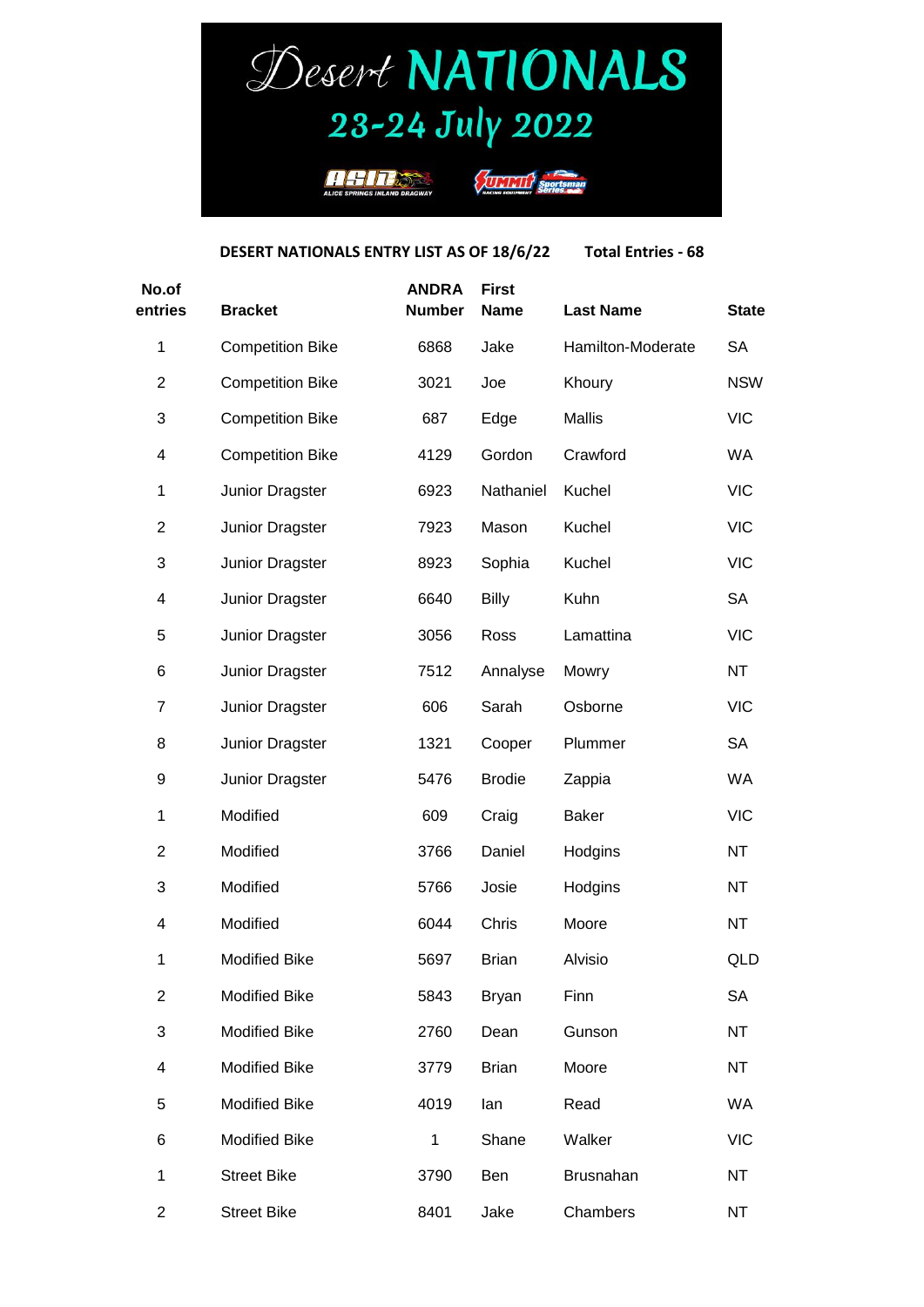| 3              | <b>Street Bike</b>  | 2760         | Dean         | Gunson          | NT         |
|----------------|---------------------|--------------|--------------|-----------------|------------|
| 1              | <b>Street Car</b>   | 4365         | Paul         | Garbellini      | WA         |
| $\overline{c}$ | <b>Street Car</b>   | 7513         | Helene       | Mowry           | NΤ         |
| 3              | <b>Street Car</b>   | ??           | Fingers      | Smith           | NT         |
| 1              | Super Sedan         | 2370         | Ramon        | Baney           | <b>NT</b>  |
| $\overline{2}$ | Super Sedan         | 185          | Mark         | <b>Busscher</b> | <b>VIC</b> |
| 3              | Super Sedan         | 358          | Rob          | Evans           | SA         |
| 4              | Super Sedan         | 4690         | Alex         | <b>Gkroidis</b> | <b>VIC</b> |
| 5              | Super Sedan         | 5507         | Glenn        | Henley          | <b>SA</b>  |
| 6              | Super Sedan         | 5038         | Des          | Jeffree         | <b>VIC</b> |
| 7              | Super Sedan         | 2836         | Ned          | Karanovic       | SA         |
| 8              | Super Sedan         | 404          | Lance        | Larcombe        | <b>SA</b>  |
| 9              | Super Sedan         | 4507         | Chris        | Lioulios        | <b>SA</b>  |
| 10             | Super Sedan         | 5078         | Luke         | Matthews        | QLD        |
| 11             | Super Sedan         | 3215         | Martin       | Mirco           | WA         |
| 12             | Super Sedan         | 3171         | Tony         | Miskelly        | SA         |
| 13             | Super Sedan         | 5959         | Robyn        | Phillis         | <b>SA</b>  |
| 14             | Super Sedan         | 6979         | <b>Rick</b>  | Shelton         | <b>NT</b>  |
| 15             | Super Sedan         | $\mathbf{1}$ | Peter        | <b>Tzokas</b>   | SA         |
| $\mathbf{1}$   | <b>Super Street</b> | 3007         | Michael      | <b>Bridges</b>  | SA         |
| $\overline{2}$ | <b>Super Street</b> | 9121         | Allan        | <b>Brooks</b>   | <b>SA</b>  |
| 3              | <b>Super Street</b> | 4496         | Craig        | Ferguson        | SA         |
| 4              | <b>Super Street</b> | 1            | Lisa         | Garbellini      | WA         |
| 5              | <b>Super Street</b> | 6924         | Stephen      | Greenfield      | <b>NT</b>  |
| 6              | <b>Super Street</b> | 2054         | Cody         | Hodgins         | ΝT         |
| $\overline{7}$ | <b>Super Street</b> | 6989         | <b>Bruce</b> | Howie           | NT         |
| 8              | <b>Super Street</b> | 6229         | Simon        | Lazzaro         | SA         |
| 9              | <b>Super Street</b> | 7337         | Joylene      | Scroop          | SA         |
| 10             | <b>Super Street</b> | 2770         | Matthew      | Smart           | <b>SA</b>  |
| 1              | Supercharged Outlaw | 3473         | Doina        | Day             | <b>VIC</b> |
| 2              | Supercharged Outlaw | 1524         | Mark         | Hunt            | SA         |
| 3              | Supercharged Outlaw | 4054         | Shaun        | Kerkman         | SA         |
| 4              | Supercharged Outlaw | 4240         | Mark         | Kuhn            | SA         |